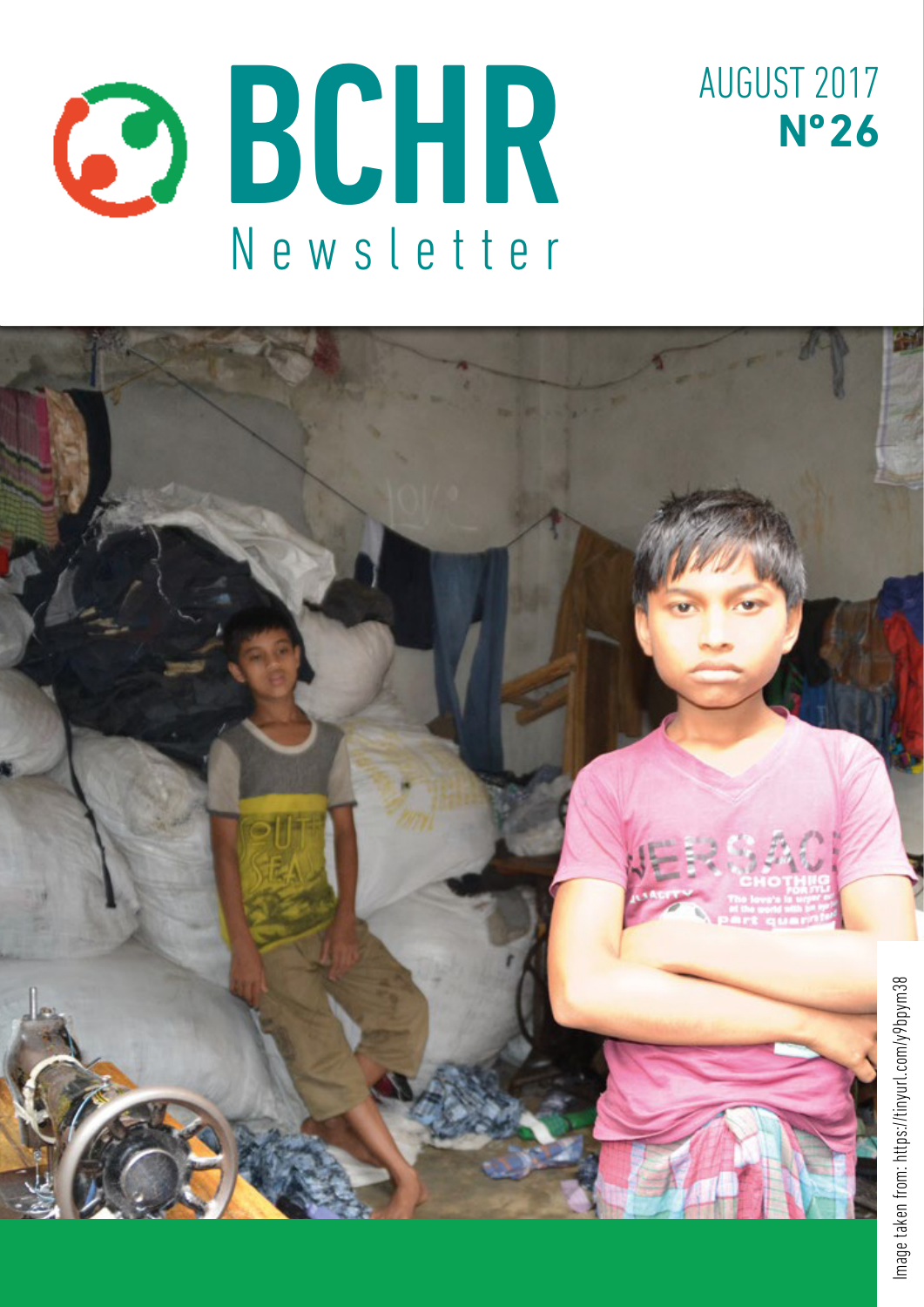# The BCHR Network

The BCHR Network is pleased to present the BCHR Update Newsletter, which provides a host of insights into the work of the network and its members. The main purpose of this newsletter is to a) share information about the work of the network and its members to a wider audience, and b) to strengthen co-operation and co-ordination between the network members themselves and with other interested parties.

- Click [here](http://www.networkbchr.org/) to learn more about the BCHR Network.
- Click [here](http://www.networkbchr.org/#!join-the-network/c24vq) for a complete list of the BCHR Network members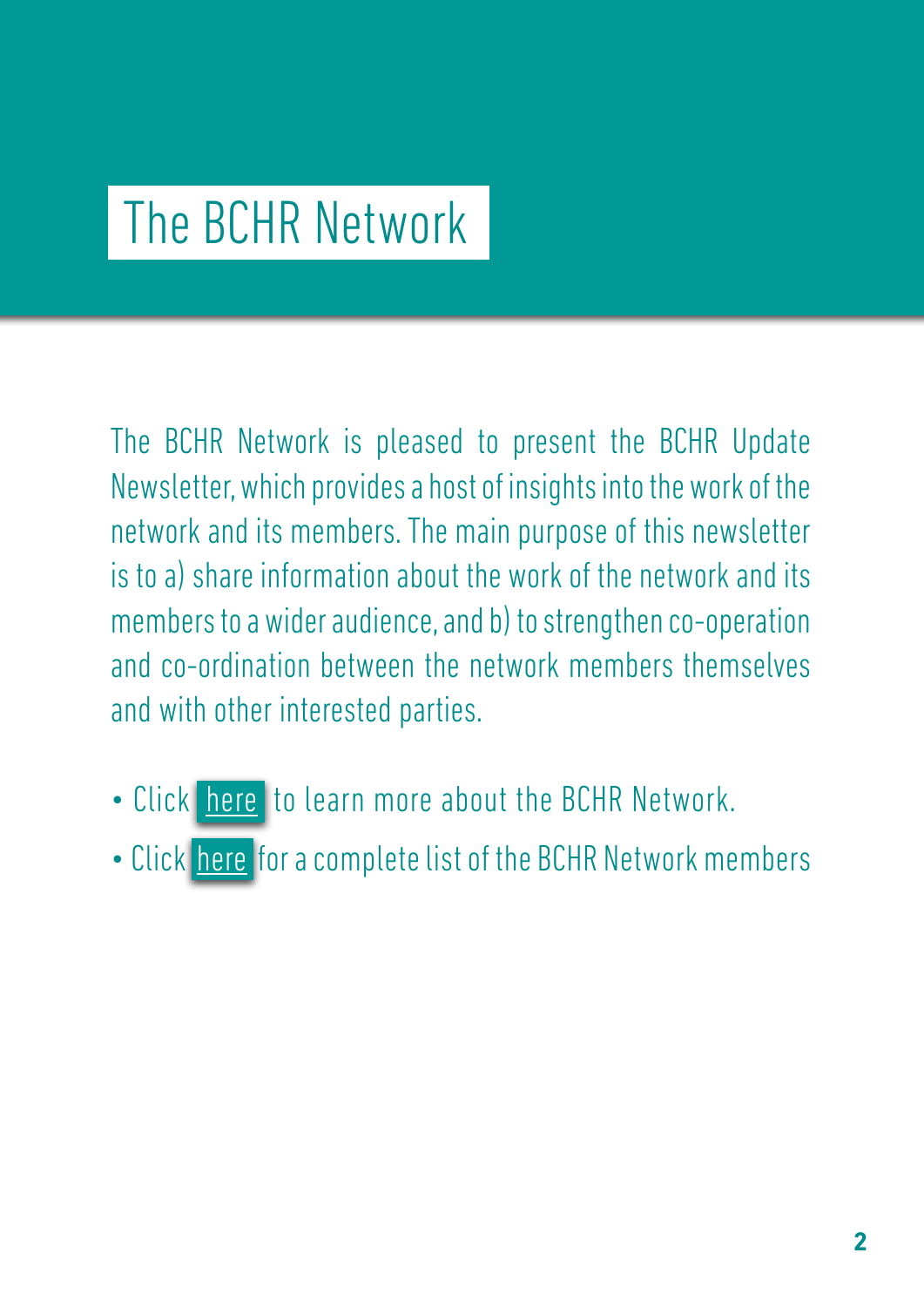# INDEX / Newsletter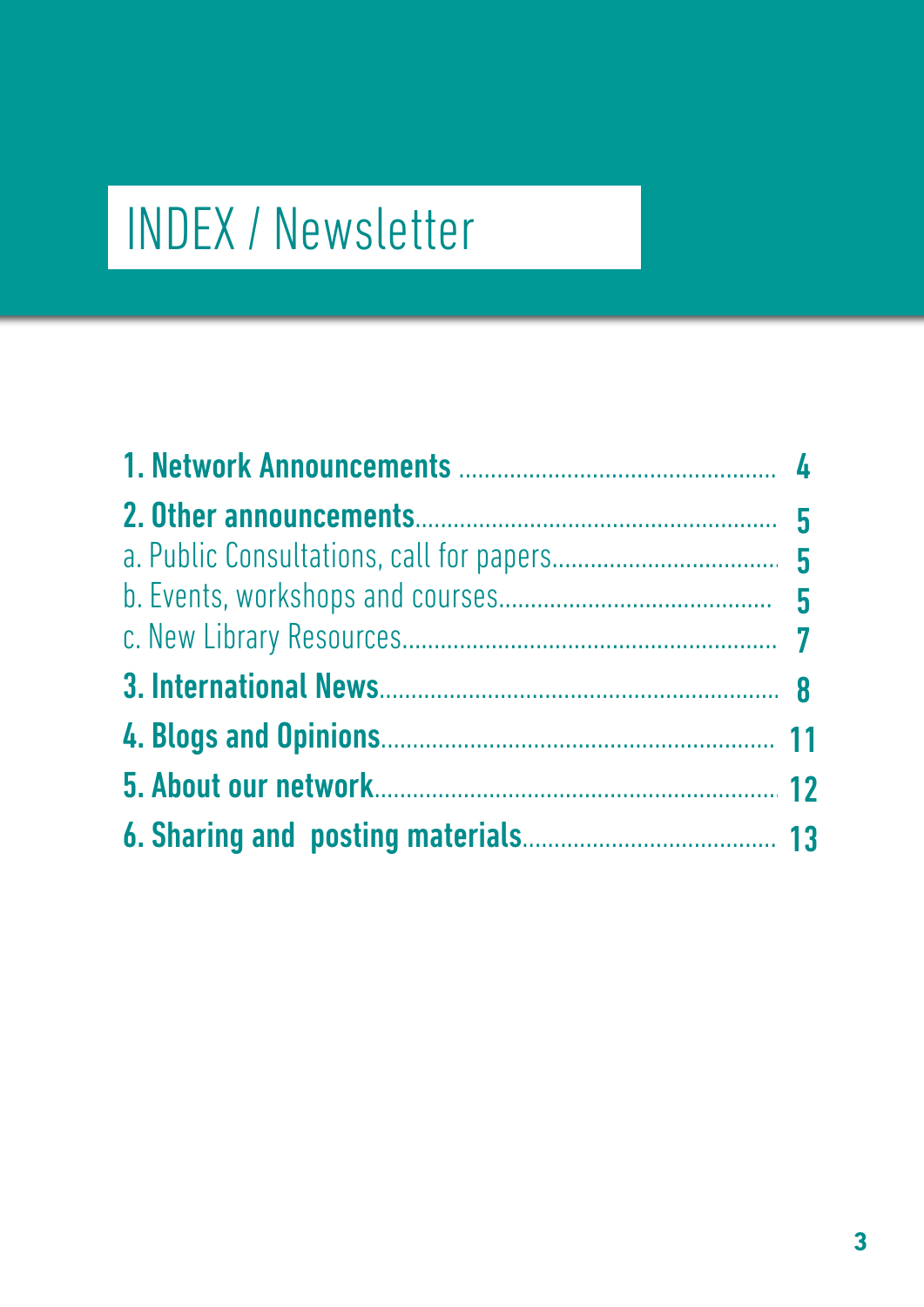# Network Announcements

We are pleased to remind you that the next BCHR Network annual meeting will take place on the 30th of November 2017 in Geneva, following the closing of the UN Forum on Business and Human Rights.

All our members are most welcome to take part in this international gathering aimed at discussing the latest developments in the network's field of research as well as the next activities of the Network.

We kindly invite you to send us your suggestions regarding contents by sending an email to: [maria.prandi@networkbchr.org](mailto:maria.prandi%40networkbchr.org?subject=)

We would be delighted to hear about your ideas to make the most of this event. You are invited to register online [here.](https://www.networkbchr.org/register-for-the-annual-meeting)

- Register **[here](http://www.networkbchr.org/#!join-the-network/c24vq)** to become a member of the network.
- Click **[here](http://www.networkbchr.org/#!the-network/cqn6)** to know more about the network.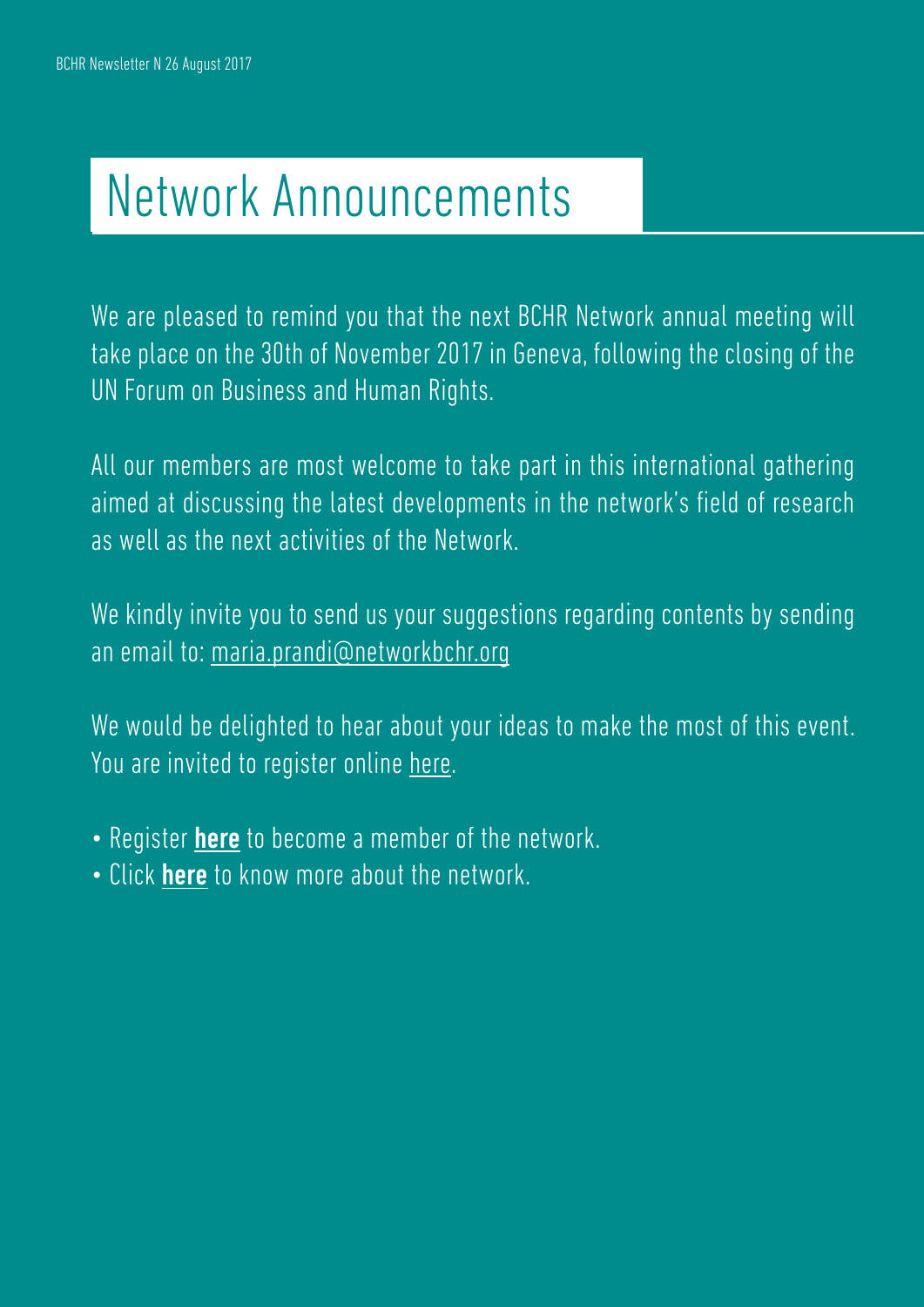# Other announcements

# A. PUBLIC CONSULTATIONS, CALL FOR PAPERS

# • Human rights defenders and civic space – the business and human rights dimension

### Deadlines: 01 September 2017

A large number of human rights defenders are under threat and attack because they raise concern about adverse human rights impacts of business operations, often in the context of large development projects. Against this background, the Working Group has decided to give focused attention to the issue human rights defenders and civic space and identified activities it proposes to undertake to complement and support efforts by others.

### Please submit information to: [wg-business@ohchr.org](mailto:wg-business%40ohchr.org%20?subject=)

# B. EVENTS, WORKSHOPS AND COURSES

### • UNGPs six years later : appraise the progress & fill the gaps

### Date: 04 September 2017

### Place: University Foundation, Room A Rue d'Egmont 11, Brussels

### Organized by: International Federation for Human Rights (FIDH)

In the context of the 6th anniversary from the adoption of the Guiding Principles, FIDH organizes a workshop which aims to look at key emerging trends on the three pillars of the UNGPs — State Duty to Protect, Corporate Responsibility to Respect and Access to Remedy—, and to identify ways to move the debate forward.

[Learn more](https://tinyurl.com/ybem9arz)

# • Business Leaders Forum to Combat Human Trafficking

### Date: 05-06 September 2017

### Place: United Way Worldwide, 701 N. Fairfax Street, Alexandria, VA

### Organized by: United Way Worldwide

More than 20 million people around the world are victims of human trafficking. They are men and women, boys and girls, foreign nationals and U.S. citizens exploited for sex or labour. Businesses are increasingly engaged in the fight against human trafficking.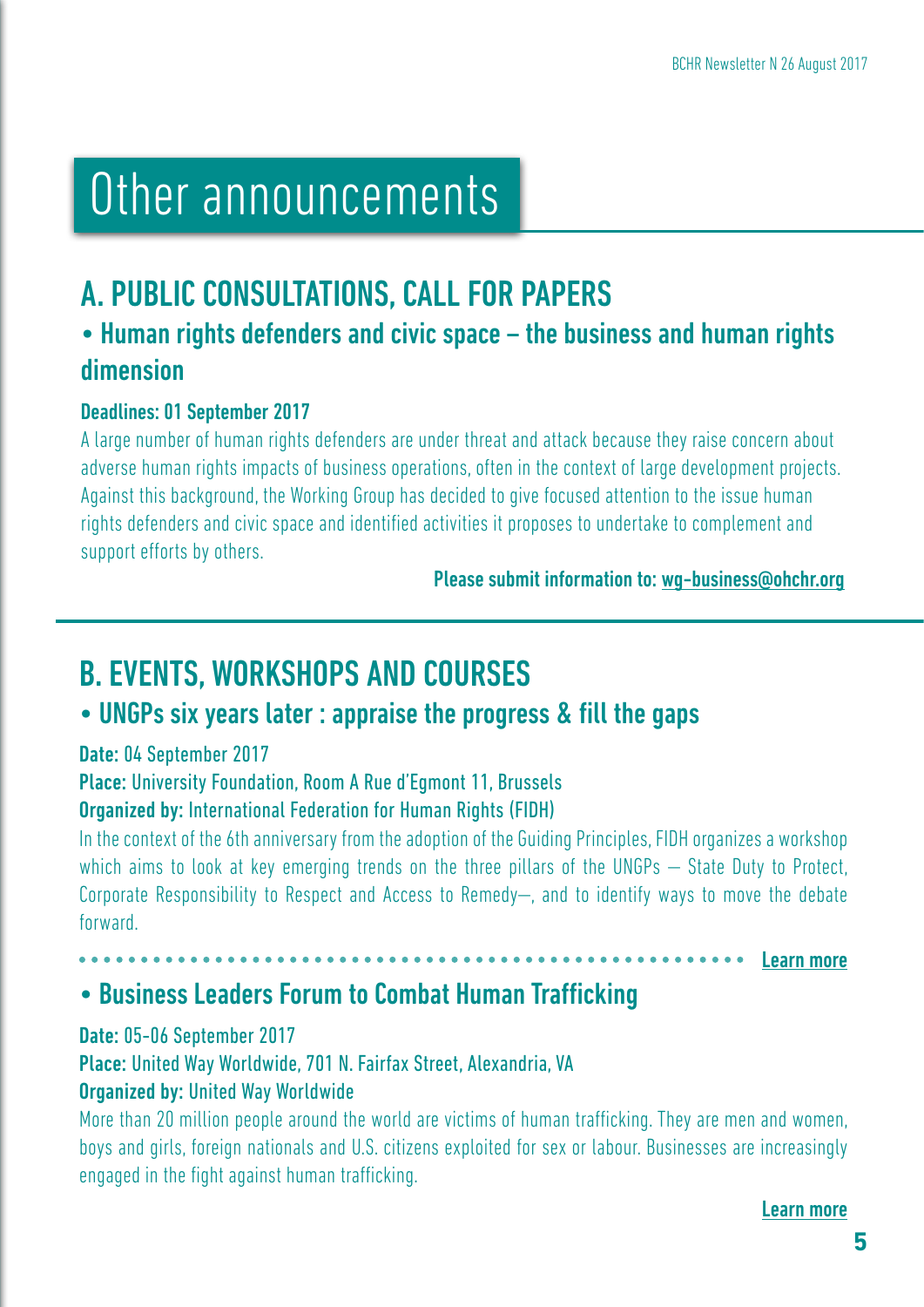### • Elements for a treaty on business and human rights

### Date: 05 September 2017

Place: Auditorium, Ivan Pictet Maison de la paix, Geneva

### Organized by: International Commission of Jurists

This event, taking place at a critical moment to inform the process of elaboration of the draft elements, has been designed to foster the exchange of views among international actors, creating the bases for consensus on possible contents of a legally binding instrument in the field of business and human rights.

[Learn more](https://tinyurl.com/ybsa7c83)

### • Business and Human Rights - Implementing the Responsibility to Respect

Date: 8-10 September, 6-8 October, 1-3 December 2017

Place: Department of Comparative Politics, University of Bergen

Organized by: Univ. of Bergen Dep. of Comparative Politics, IHRB & Rafto Foundation for Human Rights This new Masters-level course explores the links between human rights violations and corporate activity, and the importance of international standards such as the UN Guiding Principles on Business and Human Rights in strengthening state and business performance regarding these issues.

> [Learn more](https://tinyurl.com/y9yfaykn)

# • Training: International labour standards and corporate social responsibility - Understanding workers' rights in the framework of due diligence

### Date: 11-15 September 2017

Organized by: International Training Center of the International Labour Organization (ITCILO) Companies are under increasing pressure, stemming from stakeholder expectations, reporting requirements, conditions for tendering, etc., to conduct due diligence on human-rights issues in their own operations and with business partners in their supply chains.

[Learn more](https://tinyurl.com/y7n2l23l)

## • How to Conduct a Human Rights Risk and Impact Assessment?

### Date: 19 September 2017

### Organized by: Enact

During this full-day training, there will be a look into the methodologies, trends and tools that are currently shaping best practice for the first step of human rights due diligence; to identify and assess human rights impacts. The course will go through the UN Guiding Principles on Business and Human Rights and what is required of companies in identifying and assessing human rights impacts.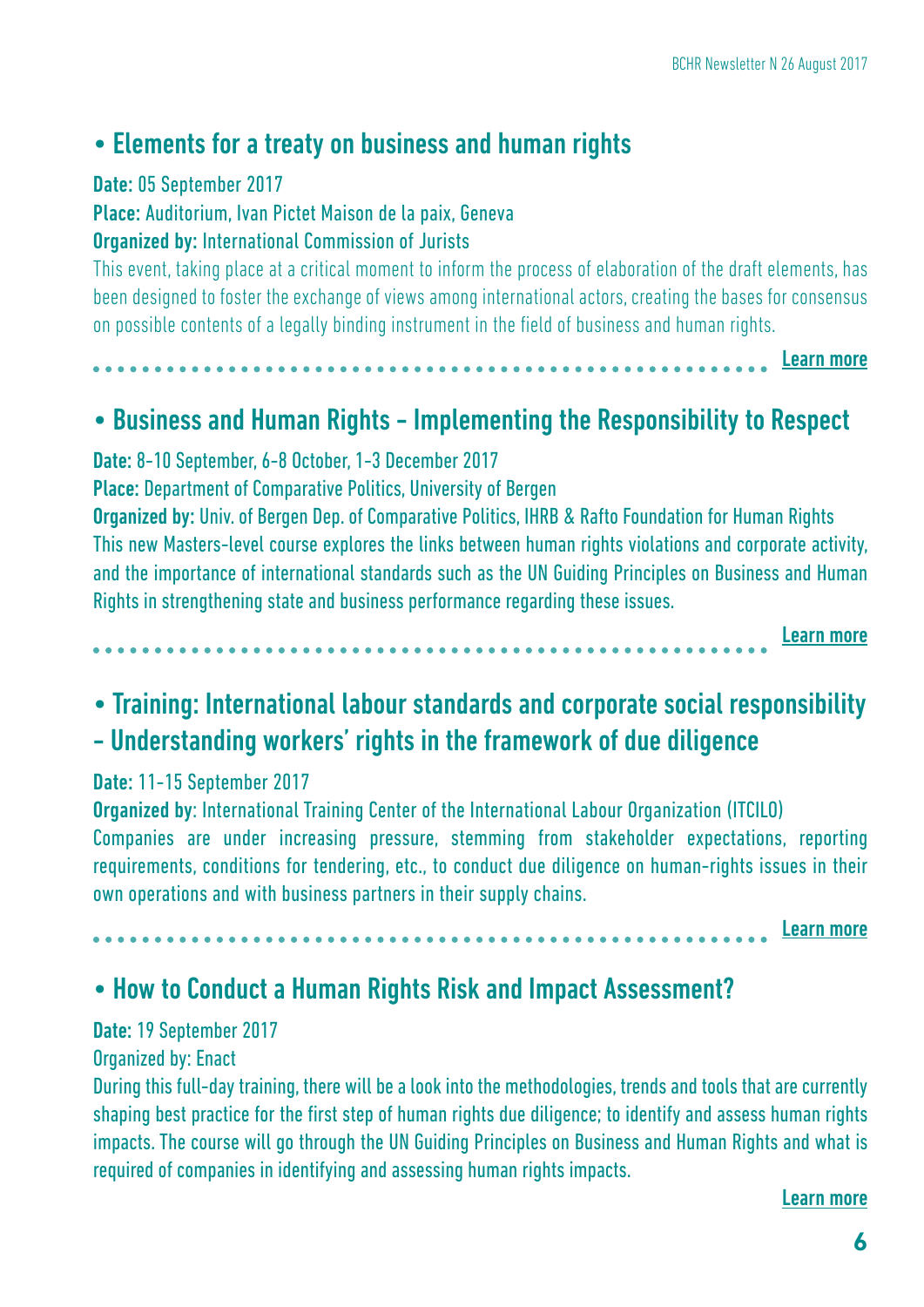# C. NEW LIBRARY RESOURCES

# • Palming Off Responsibility

### Author: SOMO

This report will attempt to provide a clear perspective on issues facing workers in the Indonesian palm oil sector. Furthermore, a discussion will be provided of the relevance of the UN Guiding Principles on Business and Human Rights (UNGPs) as well as the Roundtable for Sustainable Palm Oil (RSPO) for the Indonesian palm oil sector and the labour conditions affecting its workers.



# • Branded Childhood

### Author: Martje Theuws, Virginia Sandjojo

The Stop Child Labour Coalition commissioned the Centre for Research on Multinational Corporations (SOMO) to carry out this research into wage levels and working conditions in the export-oriented garment industry in Dhaka, Bangladesh. The research specifically looks into the relationship between wages and working conditions of adult workers and the extent to which their children attend school or are engaged in paid/unpaid work.



**7**Image taken from: https://tinyurl.com/y9bpym38 Image taken from: https://tinyurl.com/y9gtybfu Image taken from: https://tinyurl.com/ydcjkovo age taken from: https://tinvurl.com/v9bovm3l

#### [Learn more](https://tinyurl.com/y9bpym38)

[Learn more](https://tinyurl.com/ydcjkovo)

# • How Food and Beverage Companies Tackle Forced Labor Risks in Sugarcane Supply Chains

### Author: Know the Chain

This case study assesses how a sample of 10 companies address forced labor risks across their sugarcane supply chains, finding that, while some companies have assessed risks and set targets, all companies in the case study need to improve significantly—in particular to provide grievance mechanisms and remedy.

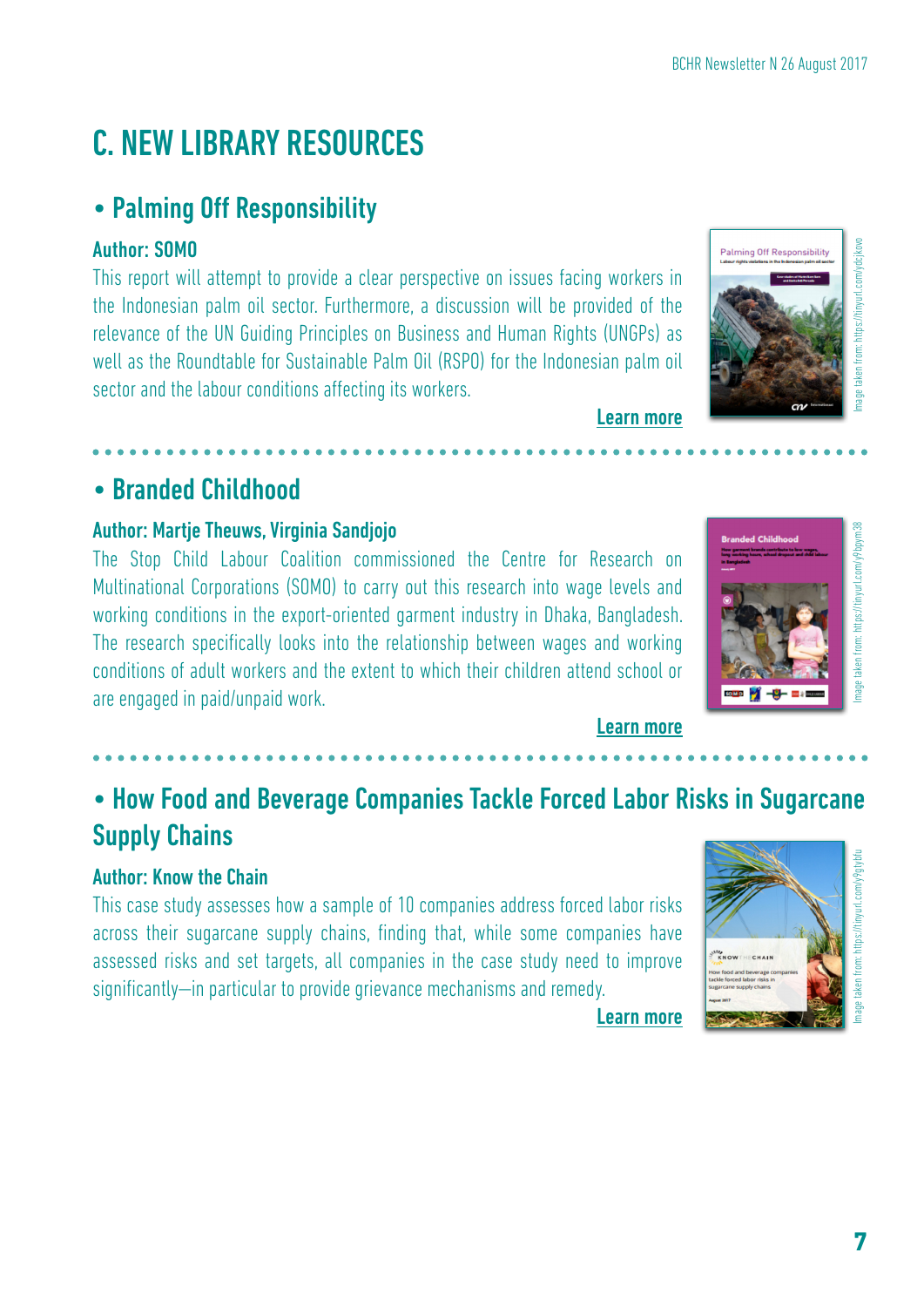# International News

# • Human Rights Defenders' Security Deteriorates

### Date: 28 July 2017 - Source: ABColombia

The two environmental defenders working for the Young Peoples Social and Environmental Collective of Cajamarca (Colectivo Socio-Ambiental Juvenil de Cajamarca – COSAJUCA) were shot at and narrowly escaped being injured or killed in Cajamarca on Friday, 28 July 2017. COSAJUCA is part of a large group of local organisations working to defend environmental and social rights. For the last four years, COSAJUCA have reported threats against members of their organisation for "defending [their] territory from the mining project of La Colosa"

#### [Learn more](https://tinyurl.com/y88ku3dd)

## • Nike is facing a new wave of anti-sweatshop protests

### Source: Quartz - Date: 01 August 2017

Now, Nike's sweatshop problem is threatening a comeback. On July 29, students and activists around the world participated in a day of protest against Nike, organized by United Students Against Sweatshops (USAS).

#### [Learn more](https://tinyurl.com/yaoj4um2)

### • Fyffes gets five more weeks from ethics body to fix Honduras dispute Date: 07 August 2017 - Source: The Irish Times

### Fyffes, the Dublin-based tropical fruits company taken over in February by a Japanese group, has been given until next month to resolve a dispute over alleged worker exploitation in its Central American operations or face being expelled from an influential ethical body.

#### [Learn more](http://tinyurl.com/jknwlyv)

### • Modern slavery risk on rise in European supply chains

### Date: 09 August 2017 - Source: Global Trade Review

The European migrant crisis is forcing a sharp rise in human rights risks in European supply chains. This includes the UK and Germany, which have moved up from 'low' to 'medium' risk in the annual Modern Slavery Index, released by global risk consultancy Verisk Maplecroft.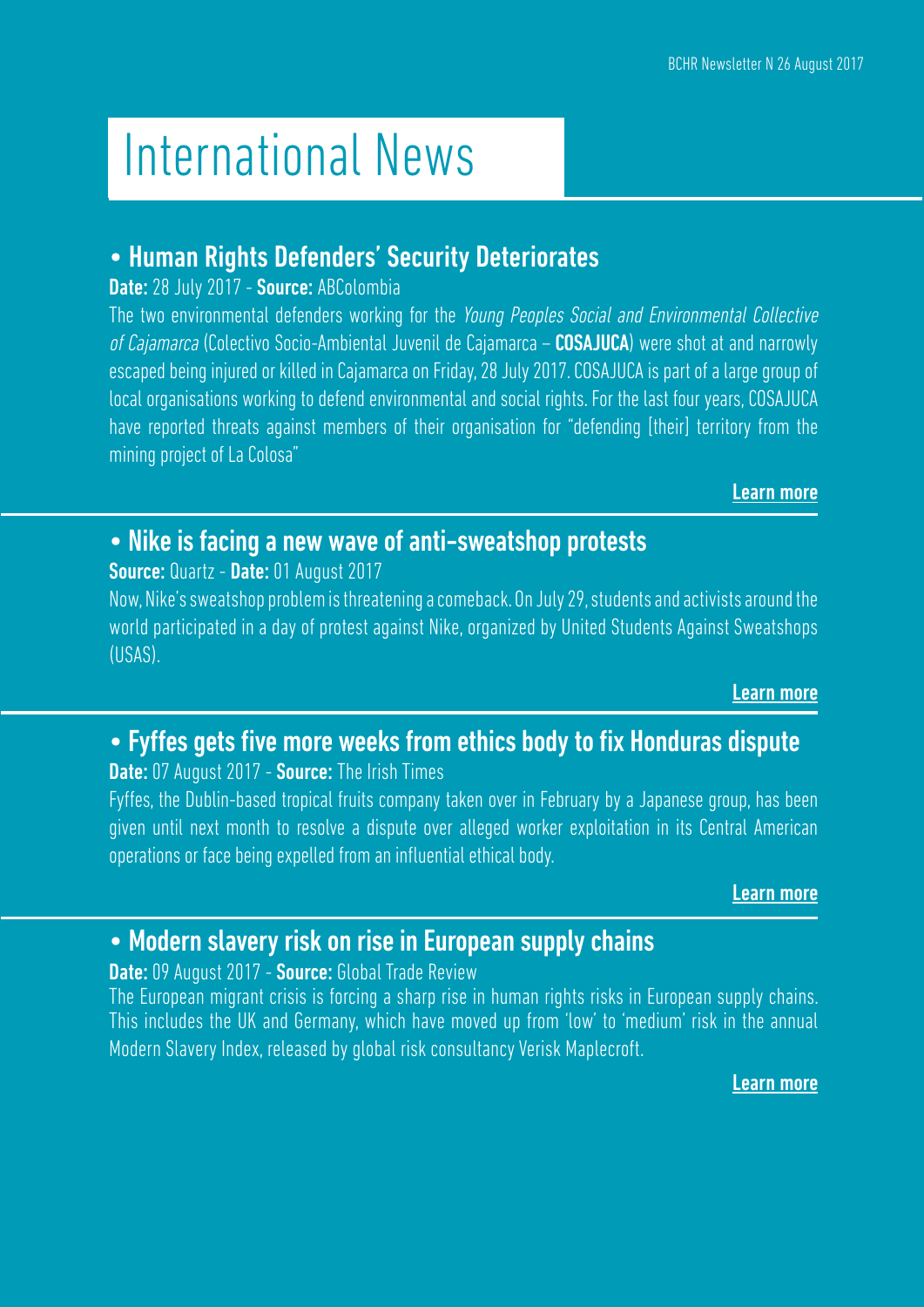# • 7 Drop Paramilitary Funding Claims In Chiquita

### **Date: 09 August 2017 - Source: Law 360**

The claims brought by seven relatives of murdered hostages who accused Chiquita of being complicit in their deaths by routinely paying off the right-wing Colombian paramilitary group that killed them are being voluntarily dismissed from a sprawling multidistrict litigation.

[Learn more](https://tinyurl.com/y7uh6fyj)

# • Hiring refugees: 'we have an amazing wealth of talent on our hands'

Date: 11 August 2017 - Source: The Guardian

Some businesses are providing tools for refugees to overcome other barriers to rebuilding their lives, such as difficulties in opening a bank account.

[Learn more](https://tinyurl.com/y9z8935b)

### • Business councils disband over Trump remarks

### Date: 16 August 2017 - Source: BBC

Business leaders left the White House manufacturing council after the backlash against how he reacted to the far-right rally last weekend. The clashes culminated in a woman's death and nearly 20 wounded when a car ploughed into a crowd of anti-fascists.

[Learn more](https://tinyurl.com/ybzagxj5)

## • Malaysia: AirAsia trains staff to spot human traffickers and help victims

**Date:** 19 August 2017 - **Source:** Thomson Reuters Foundation

Planes are a key part of this illegal business, which victimizes an estimate of 46 million people, including children. Air Asia is one of the first airlines in the continent to crack down on this global crime. Companies have come under increased pressure to tackle human trafficking, with an estimated 46 million people living in slavery and profits thought to be about \$150 billion.

[Learn more](https://tinyurl.com/y87dqwl4)

# • ICAR, ECCJ, and Dejusticia Release 2017 Update of National Action Plan Assessments

### **Date: 22 August 2017**

This August 2017 report updates the ICAR-ECCJ November 2015 publication by incorporating assessments of the NAPs of Norway, Colombia, United Kingdom (2016 iteration), Italy, Switzerland, and United States. These structured NAPs assessments are based on the ICAR-Danish Human Rights Institute (DIHR) NAPs Toolkit, released in June 2014, which provides a set of 25 criteria by which the content of NAPs and the process undertaken by States in developing them can be assessed.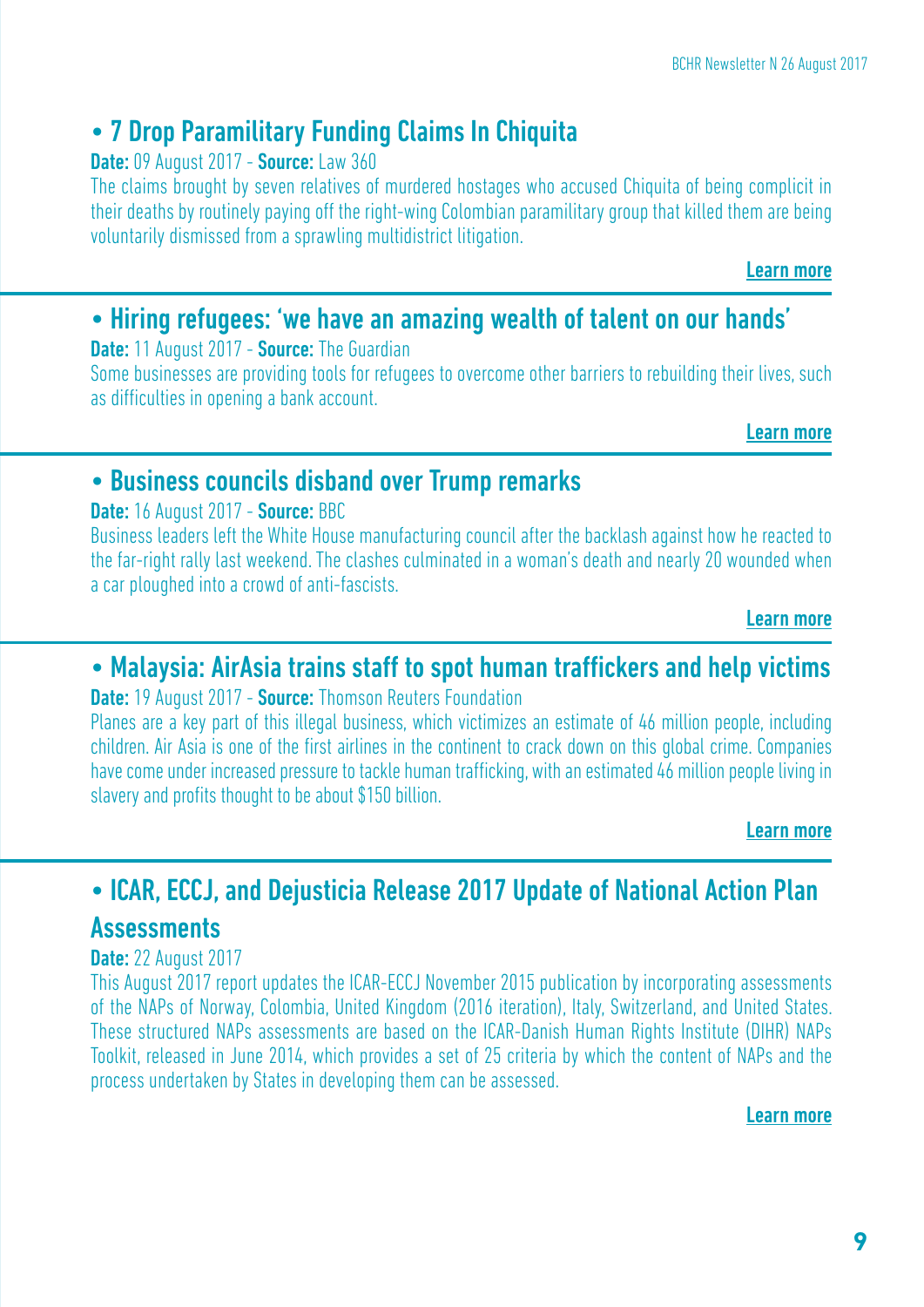### • Bishops press Trudeau for action on mining in Latin America

Date: 23 August 2017 - Source: Catholic Register

In a letter to Prime Minister Justin Trudeau, Canadian Conference of Catholic Bishops president Bishop Doug Crosby has accused Canadian mining companies of "unethical, unjust and irresponsible ways of mining" in Latin America. The Aug. 9 letter was prompted by the government's non-answer to another letter from the Latin American Church and civil society organizations which demanded Canada rein in mining companies embroiled in conflicts with local and Indigenous communities throughout Latin America.

[Learn more](https://tinyurl.com/yblxqw9c)

### • The human rights lawyers challenging corporate abuse

#### **Source: Business and Human Rights**

The Business & Human Rights Resource Centre has built an international directory of lawyers working on cases of human rights abuse involving companies. The directory aims to help victims of abuse find legal assistance in a range of countries – including countries where victims are located and countries where companies are based.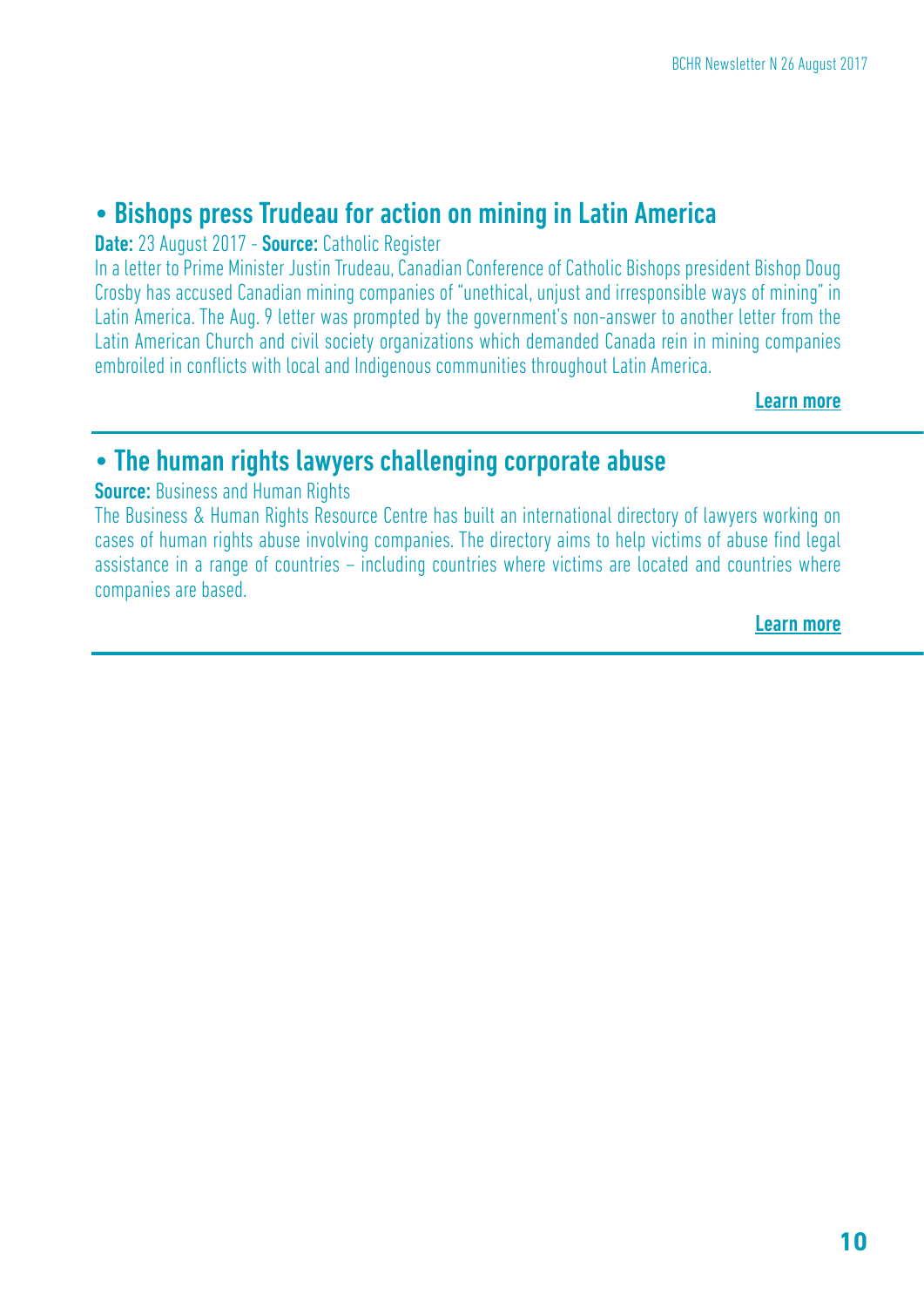# Blogs and Opinions

Article by: Nadia Bernaz for the Journal of International Criminal Justice

### An Analysis of the ICC Office of the Prosecutor's Policy Paper on Case Selection and Prioritization from the Perspective of Business and Human Rights

The article evaluates the significance of the policy paper for the field of business and human rights. It does so by pointing to the current deficiencies of both international criminal law and international human rights law regarding business accountability, and by assessing whether, and if so how, the new policy paper can tackle those deficiencies.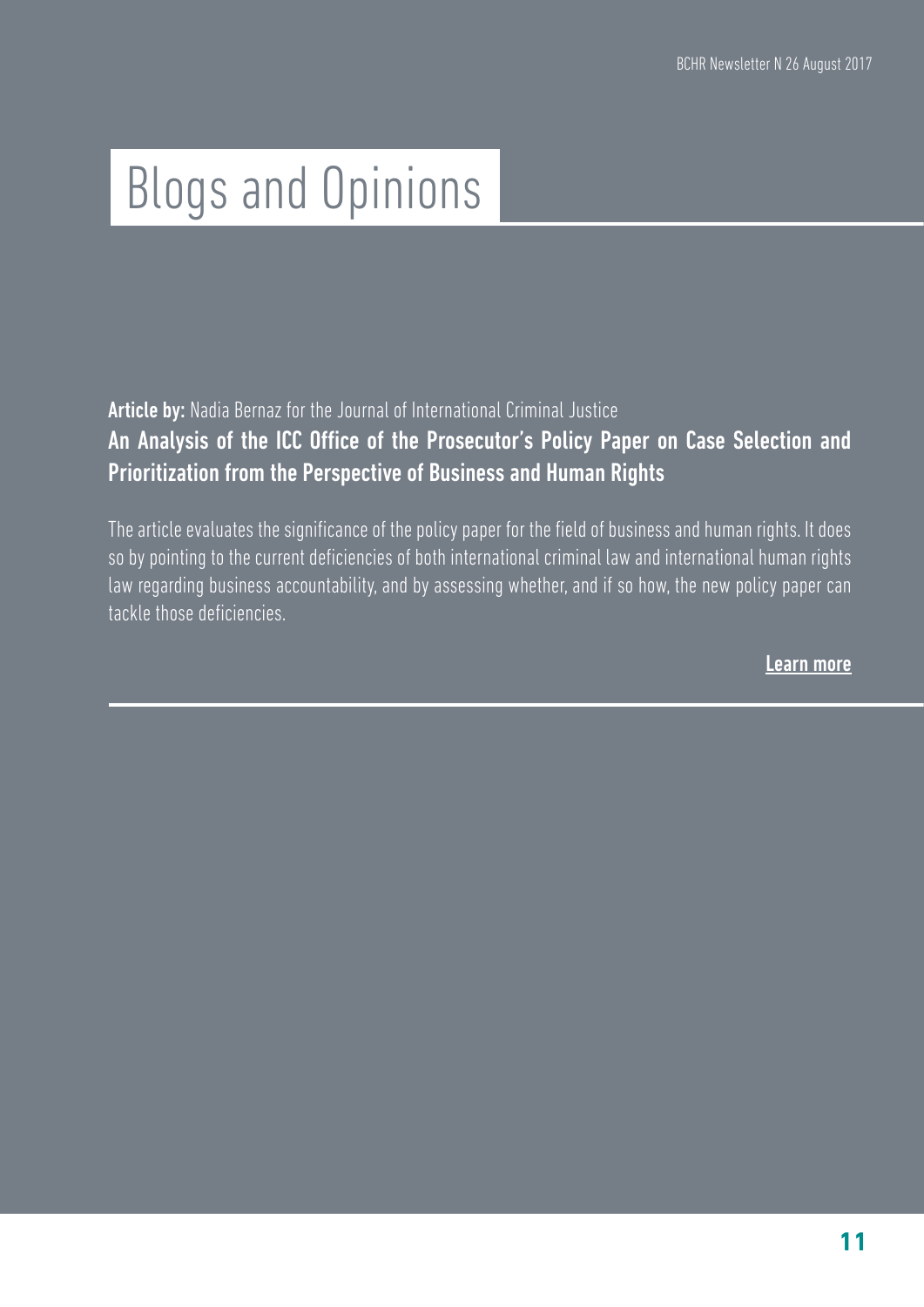# About our Network

The Network brings together researchers, practitioners and NGO members from various fields with the aim of researching and analysing the role of business in conflict situations reducing the human and people's rights violations and any other negative social and environmental impact as well as other adverse consequences. It also looks at the potential role of companies in relation to peace building.

The Network reflects upon the causes, dynamics and consequences of business involvement in armed conflicts and systematic state repression, as well as upon existing or potential responses to such involvements in light of the responsibilities of all concerned actors and ongoing international and local efforts to develop and apply appropriate initiatives and guidelines.

Visit: <http://www.networkbchr.org/>